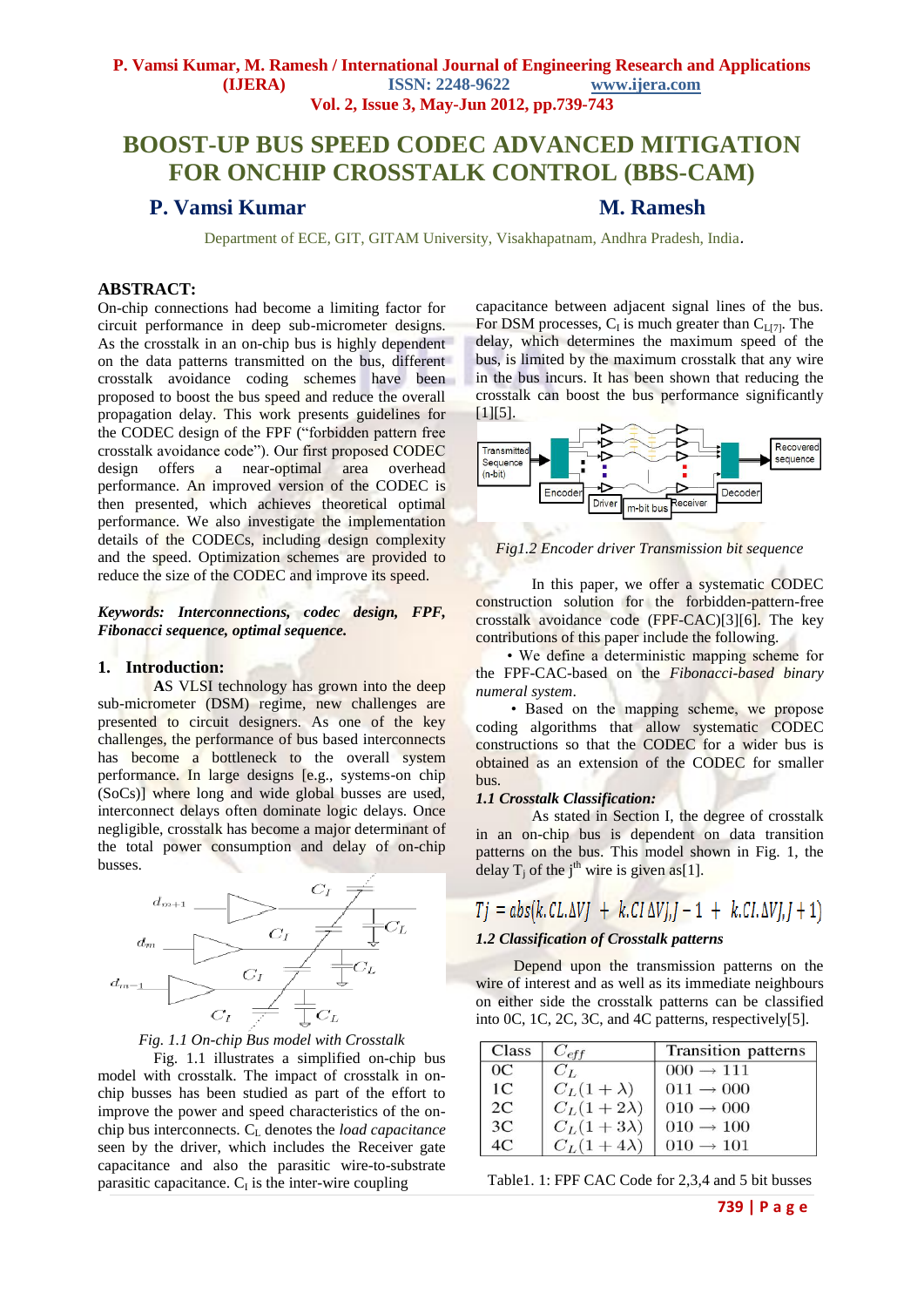#### **2. Forbidden Pattern Based Crosstalk Avoidance**

The forbidden patterns are defined as 3-bit patterns "101" and "010". A code is forbidden pattern free (FPF) if there is no forbidden pattern [5]in any three consecutive bits. For example, 1000100 is not forbidden pattern free and 1100110 is FPF. Therefore, by encoding the data words to FPF code words, the bus can be speed up by 100%. This type of code is referred as FPF-CAC.

### *2. 1 FPF CAC*

The FPF CAC can be generated using an inductive procedure. Let  $S_m$  be the set of 'm' bit FPF CAC code words, an 'm' bit vector  $V_m^i = b_m b_{m-1}$ ..... $b_2 b_1$ is a codeword. Any code word  $V_m^i \in S_m$  can be considered as concatenating  $V_{m-1}^i = b_{m-1}b_{m-1}.....b_2b_1$  with  $b_m$  bit, where  $V_{m-1}^i \in S_{m-1}$ . The following is the inductive procedure that generates FPF code words.

| <br>$\mathbf{m}$        | $\Gamma$ ADC     | ,,,<br>OP I TEINC<br>от от теператет<br>∠                                                                                                                                                  |
|-------------------------|------------------|--------------------------------------------------------------------------------------------------------------------------------------------------------------------------------------------|
| Decimal                 | $f_7$            | $f_6$<br>$f_5$<br>$f_3$<br>$f_6$<br>$f_5$<br>$f_4$ $f_3$<br>$f_4$<br>$f_2$<br>$f_1$<br>$f_2$<br>$f_1$                                                                                      |
| value                   | 13               | 5<br>3<br>$\overline{c}$<br>1<br>1<br>8<br>5<br>3<br>$\overline{c}$<br>8<br>1<br>1                                                                                                         |
| $25*$                   | $\overline{1}$   | $\overline{1}$<br>$\overline{1}$<br>$\overline{1}$<br>$\overline{1}$<br>$\overline{0}$<br>$\Omega$                                                                                         |
| $24*$                   | 1                | $\overline{0}$<br>1<br>$\overline{0}$<br>$\overline{0}$<br>$\mathbf{1}$<br>$\mathbf{1}$                                                                                                    |
| $23*$                   | 1                | $\mathbf{1}$<br>1<br>$\overline{0}$<br>$\overline{0}$<br>$\mathbf{1}$<br>$\Omega$                                                                                                          |
| $22*$                   | 1                | $\mathbf{1}$<br>$\mathbf{1}$<br>$\overline{0}$<br>$\overline{0}$<br>$\mathbf 0$<br>$\mathbf{O}$                                                                                            |
| $21*$                   | $\mathbf{1}$     | 1<br>$\overline{O}$<br>$\mathbf 0$<br>$\Omega$<br>$\overline{0}$<br>$\mathbf 0$                                                                                                            |
| $20*$                   | $\overline{0}$   | $\overline{1}$<br>$\overline{1}$<br>$\overline{1}$<br>1<br>$\overline{1}$<br>ī                                                                                                             |
| $19*$                   | $\overline{O}$   | $\mathbf{1}$<br>$\mathbf{1}$<br>$\mathbf 0$<br>$\mathbf{1}$<br>$\mathbf{1}$<br>1                                                                                                           |
| $18*$                   | $\overline{0}$   | $\mathbf{1}$<br>$\mathbf{1}$<br>$\mathbf 0$<br>$\mathbf{O}$<br>$\mathbf{1}$<br>1                                                                                                           |
| $17*$                   | $\overline{0}$   | $\mathbf{1}$<br>$\overline{0}$<br>1<br>$\mathbf{1}$<br>1<br>$\overline{0}$                                                                                                                 |
| $16*$                   | $\mathbf{O}$     | $\mathbf{1}$<br>1<br>1<br>$\Omega$<br>$\overline{0}$<br>$\overline{0}$                                                                                                                     |
| 15                      | $\mathbf{0}$     | 1<br>1<br>$\overline{0}$<br>$\Omega$<br>$\mathbf{1}$<br>$\mathbf{1}$                                                                                                                       |
| 14                      | $\mathbf{O}$     | $\mathbf{1}$<br>1<br>$\overline{0}$<br>$\mathbf{1}$<br>$\overline{0}$<br>$\mathbf{O}$                                                                                                      |
| 13                      | $\overline{0}$   | $\mathbf{1}$<br>1<br>$\Omega$<br>$\mathbf{O}$<br>$\mathbf{O}$<br>$\mathbf 0$                                                                                                               |
| $\overline{12}$         | $\mathbf{O}$     | 1<br>1<br>$\overline{0}$<br>$\overline{1}$<br>$\overline{1}$<br>1<br>1<br>$\overline{0}$<br>$\Omega$<br>1<br>1<br>1                                                                        |
| 11                      | $\mathbf{O}$     | $\overline{0}$<br>$\overline{O}$<br>1<br>1<br>1<br>$\mathbf{1}$<br>$\overline{0}$<br>$\Omega$<br>$\mathbf{1}$<br>$\overline{0}$<br>1<br>1                                                  |
| 10                      | $\overline{0}$   | $\mathbf 0$<br>$\mathbf{1}$<br>$\overline{0}$<br>$\overline{0}$<br>$\mathbf{1}$<br>$\overline{0}$<br>$\mathbf{1}$<br>1<br>$\overline{O}$<br>$\overline{0}$<br>$\mathbf{1}$<br>1            |
| 9                       | $\mathbf{O}$     | $\mathbf{O}$<br>1<br>1<br>$\overline{0}$<br>$\mathbf 0$<br>1<br>$\mathbf{1}$<br>$\mathbf 0$<br>$\overline{O}$<br>$\overline{0}$<br>$\overline{0}$<br>$\mathbf{1}$                          |
| 8                       | $\mathbf{O}$     | $\mathbf{1}$<br>$\overline{0}$<br>$\overline{O}$<br>$\overline{0}$<br>$\boldsymbol{0}$<br>$\overline{0}$<br>$\overline{O}$<br>$\overline{0}$<br>$\overline{0}$<br>$\overline{0}$<br>1<br>1 |
| 7                       | $\overline{0}$   | $\overline{1}$<br>$\overline{0}$<br>$\overline{1}$<br>$\mathbf{1}$<br>$\overline{0}$<br>$\overline{1}$                                                                                     |
| 6                       | $\mathbf{0}$     | $\overline{0}$<br>$\overline{0}$<br>1<br>1<br>1<br>$\overline{0}$                                                                                                                          |
| 5                       | $\mathbf{O}$     | $\overline{0}$<br>$\overline{0}$<br>$\mathbf 0$<br>$\overline{0}$<br>1<br>1                                                                                                                |
| 4                       | $\boldsymbol{0}$ | $\mathbf 0$<br>1<br>1<br>$\overline{0}$<br>1<br>$\Omega$                                                                                                                                   |
| 3                       | $\boldsymbol{0}$ | $\mathbf 0$<br>$\mathbf{1}$<br>$\overline{0}$<br>$\Omega$<br>1<br>$\mathbf{O}$                                                                                                             |
| $\overline{\mathbf{c}}$ | $\mathbf{O}$     | $\overline{O}$<br>$\mathbf{1}$<br>$\overline{0}$<br>$\overline{0}$<br>$\overline{0}$<br>$\mathbf{1}$                                                                                       |
| $\mathbf{1}$            | $\boldsymbol{0}$ | $\mathbf{1}$<br>$\mathbf{O}$<br>$\overline{0}$<br>$\overline{0}$<br>$\overline{0}$<br>$\Omega$                                                                                             |
| 0                       | 0                | $\mathbf{O}$<br>$\overline{0}$<br>$\overline{0}$<br>$\overline{0}$<br>0<br>$\overline{O}$                                                                                                  |

#### Table2. 1: FPF CAC Code words for 2, 3, 4 and 5 bit busses

For each m-1 bit codeword with last two digits  $b_{m-1}=b_{m-2}$ , two 'm' bit code words can be generated. For  $V_{m-1}$ <sup>i</sup> with the last two digits  $b_{m-1} \neq b_{m-2}$ , only one bit codeword can be generated. With the initial conditions it is given that [4][6].

 $T_g(m)=2.f_{m+1}$ 

where  $T_g$  (m) is the total number of FPF vectors gives the conditionality of the 'm' bit CAC code and  $f_m$  is 'm' th element in the Fibonacci sequence. To encode an -bit binary bus into FPF-CAC code, the minimum number of bits needed is the smallest integer that satisfies. The lower bound of the area overhead defined by the ratio between the additional area required for the coded bus and the area of un-coded bus can also be calculated as

 $n \leq log(2.f_{m+1})$ 

 $OH(n) = (m-n)/n$ OH<sub>min</sub>  $\geq$  (1/logo)-1 ≈44%

Where  $\varphi$  is called golden ratio.

#### **3. Fibonacci Based Binary Numeral System**

 The Fibonacci binary numeral system in digital design is the binary numeral system, which uses powers of two as the base. The binary numeral system is complete and unambiguous, which means that each number has one and only one representation in the binary numeral system. The definition of the Fibonacci sequence is given by [5] [6]

| $f_m = 0$             | for $m=0$ |
|-----------------------|-----------|
| $=1$                  | for $m=1$ |
| $= f_{m-1} + f_{m-2}$ | for $m>2$ |
|                       |           |

*.* As an example, there *are six 7 digit vectors in the Fibonacci numeral system for the* decimal number 19: {0111101, 0111110, 1001101, 1001110, 1010001, and 1010010}. For clarity a vector in the binary numeral system is referred by a binary vector or binary code, a vector in the Fibonacci numeral system by a *Fibonacci vector* or Fibonacci code. A very important property of the Fibonacci sequence that is used in the following discussions is given by

- $f_m = \sum f_k + 1$  where k is from 0 to m-2.
- 1. Fibonacci Numeral System (FNS)

a. Use Fibonacci numbers as *base*   $v = \sum_{k=1}^{m} d_k f_k$  where  $d_k = \{0,1\}$ 

- 2. Fibonacci numeral system is *complete* but *k* 1*ambiguous.*
- 3. Range :  $[0, f_{m+2}-1]$

a. A total of  $f_{m+2}$  values can be represented by *m*-bit Fibonacci vectors

#### *3.1 Near Optimal CODEC*

|    |                  |                                        |       | The above discussed code is a near optimal             |
|----|------------------|----------------------------------------|-------|--------------------------------------------------------|
|    |                  |                                        |       | since the required sverheadirsh more longer than 1 bit |
|    |                  | more than the Cheoretical Power bound? |       | 10000                                                  |
| Ο1 | OO1              | 0001                                   | 00001 | 10001                                                  |
| 10 | O <sub>1</sub> 1 | 0011                                   | 00011 | 10011                                                  |
| 11 | 100              | 0110                                   | 00110 | 11000                                                  |
|    | 110              | 0111                                   | 00111 | 11001                                                  |
|    | 111              | 1000                                   | 01100 | 11100                                                  |
|    |                  | 1001                                   | 01110 | 11110                                                  |
|    |                  | 1100                                   | 01111 | 11111                                                  |
|    |                  | 1110                                   |       |                                                        |

#### *Table 3.1: near optimal CODE BOOK*

1111

In other words, for any number,  $v \in [0, f_{m+2}]$ 1]there exists at least one "m" bit Fibonacci vector  $d_{m}d_{m-1}$ ......d1 This follows from the completeness of the Fibonacci number system.

#### *3.2 Optimal CODEC*

 ALL the valid FPF-CAC code words are actually listed in Table 2.8.1. There are a total of  $f_{m+1}$   $f_m$  code words in CODE 2 that are not included in CODE 1. The total number of code words in CODE 1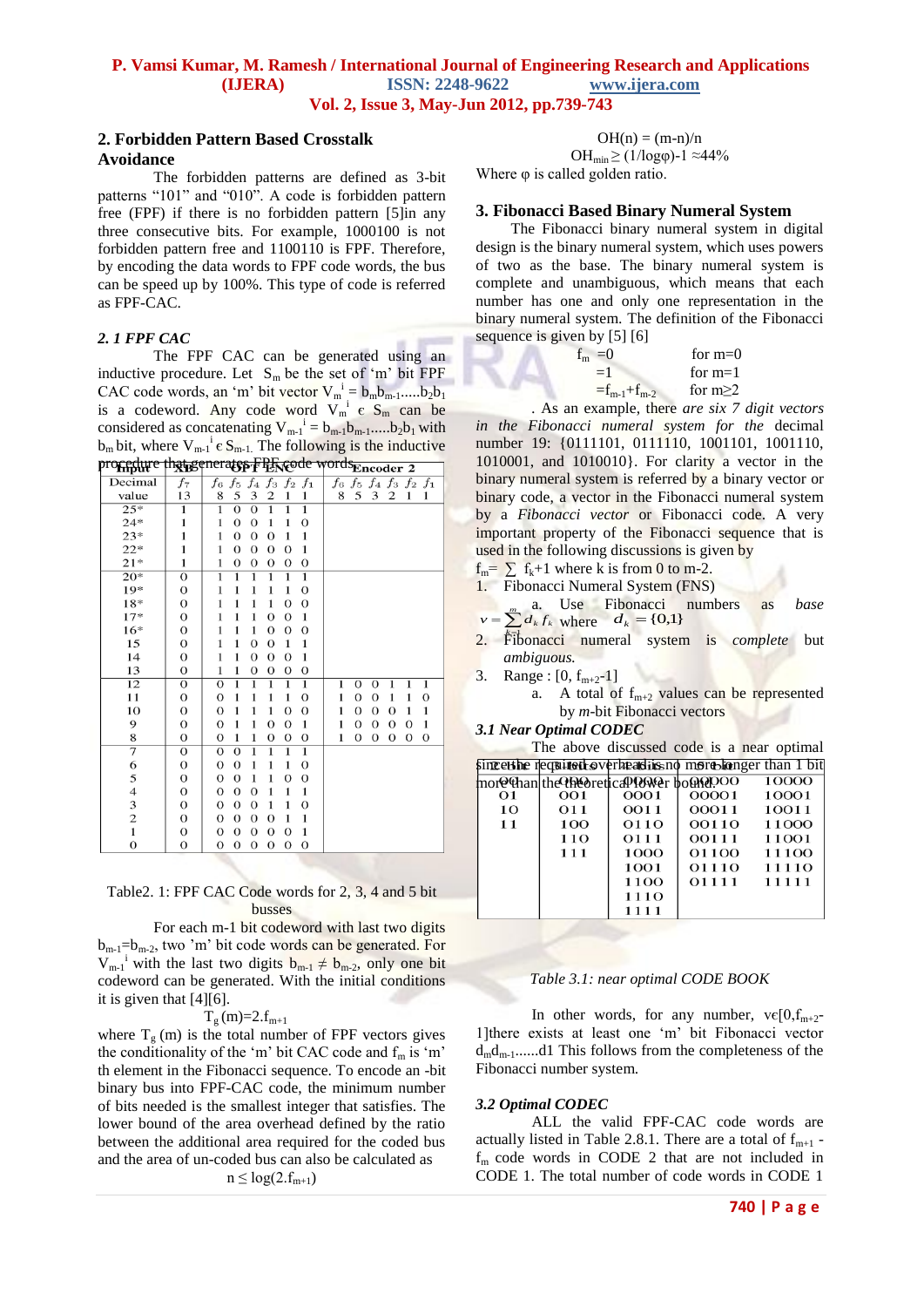is  $f_{m+2}$ . Therefore the total number of codes in both CODE 1 and CODE 2 is  $2.f_{m+2}$ .

|                                                        |  | For a coding scheme to reach the optimal |  |  |  |  |
|--------------------------------------------------------|--|------------------------------------------|--|--|--|--|
| overhead performance, it needed to remove this         |  |                                          |  |  |  |  |
| redundancy. Such modifications are shown in the table. |  |                                          |  |  |  |  |

| Input                   | CODE-1                                                                                                         | CODE-2                                                                                          |  |
|-------------------------|----------------------------------------------------------------------------------------------------------------|-------------------------------------------------------------------------------------------------|--|
| Decimal                 | $f_6 f_5 f_4 f_3 f_2 f_1$                                                                                      | $f_6 f_5 f_4 f_3 f_2 f_1$                                                                       |  |
| value                   | 5<br>3<br>8<br>$\overline{c}$<br>1<br>1                                                                        | 5<br>3<br>1<br>8<br>$\overline{c}$<br>1                                                         |  |
| $20*$                   | $\overline{1}$<br>$\overline{1}$<br>1<br>1<br>1<br>1                                                           |                                                                                                 |  |
| $19*$                   | 1<br>1<br>$\boldsymbol{0}$<br>1<br>1<br>1                                                                      |                                                                                                 |  |
| 18*                     | $\boldsymbol{0}$<br>$\theta$<br>1<br>1<br>1<br>1                                                               |                                                                                                 |  |
| $17*$                   | 1<br>1<br>$\boldsymbol{0}$<br>$\mathbf{0}$<br>1<br>1                                                           |                                                                                                 |  |
| $16*$                   | $\boldsymbol{0}$<br>$\boldsymbol{0}$<br>1<br>1<br>$\overline{0}$<br>1                                          |                                                                                                 |  |
| 15                      | 1<br>$\boldsymbol{0}$<br>$\boldsymbol{0}$<br>1<br>1<br>1                                                       |                                                                                                 |  |
| 14                      | 1<br>$\boldsymbol{0}$<br>$\boldsymbol{0}$<br>0<br>1<br>1                                                       |                                                                                                 |  |
| 13                      | $\mathbf{1}$<br>$\boldsymbol{0}$<br>$\boldsymbol{0}$<br>$\boldsymbol{0}$<br>1<br>$\boldsymbol{0}$              |                                                                                                 |  |
| 12                      | $\overline{1}$<br>1<br>$\boldsymbol{0}$<br>1<br>1<br>1                                                         | 1<br>1<br>1<br>1<br>$\overline{0}$<br>$\boldsymbol{0}$                                          |  |
| 11                      | $\mathbf{0}$<br>$\boldsymbol{0}$<br>1<br>1<br>1<br>1                                                           | $\boldsymbol{0}$<br>1<br>1<br>1<br>0<br>0                                                       |  |
| 10                      | 1<br>1<br>$\overline{0}$<br>$\mathbf{0}$<br>1<br>0                                                             | $\boldsymbol{0}$<br>1<br>$\boldsymbol{0}$<br>1<br>1<br>$\overline{0}$                           |  |
| 9                       | $\boldsymbol{0}$<br>1<br>$\boldsymbol{0}$<br>0<br>1<br>1                                                       | $\mathbf{0}$<br>$\overline{0}$<br>1<br>$\boldsymbol{0}$<br>$\boldsymbol{0}$<br>1                |  |
| 8                       | $\mathbf{1}$<br>$\mathbf{0}$<br>1<br>$\boldsymbol{0}$<br>$\mathbf{0}$<br>$\boldsymbol{0}$                      | $\overline{0}$<br>$\mathbf{0}$<br>$\boldsymbol{0}$<br>1<br>$\boldsymbol{0}$<br>$\boldsymbol{0}$ |  |
| $\overline{7}$          | $\boldsymbol{0}$<br>$\boldsymbol{0}$<br>1<br>1<br>1<br>1                                                       |                                                                                                 |  |
| 6                       | $\boldsymbol{0}$<br>$\Omega$<br>1<br>$\theta$<br>1<br>1                                                        |                                                                                                 |  |
| 5                       | $\mathbf{0}$<br>$\overline{0}$<br>1<br>$\mathbf{0}$<br>1<br>$\Omega$                                           |                                                                                                 |  |
| $\overline{4}$          | $\overline{0}$<br>$\mathbf{0}$<br>$\boldsymbol{0}$<br>1<br>1<br>1                                              |                                                                                                 |  |
| 3                       | $\mathbf{0}$<br>$\boldsymbol{0}$<br>$\boldsymbol{0}$<br>1<br>$\theta$<br>1                                     |                                                                                                 |  |
| $\overline{\mathbf{c}}$ | $\boldsymbol{0}$<br>$\boldsymbol{0}$<br>$\boldsymbol{0}$<br>0<br>1<br>1                                        |                                                                                                 |  |
| $\mathbf{1}$            | $\boldsymbol{0}$<br>$\boldsymbol{0}$<br>1<br>$\boldsymbol{0}$<br>$\boldsymbol{0}$<br>$\boldsymbol{0}$          |                                                                                                 |  |
| $\boldsymbol{0}$        | $\boldsymbol{0}$<br>$\mathbf{0}$<br>$\overline{0}$<br>$\boldsymbol{0}$<br>$\boldsymbol{0}$<br>$\boldsymbol{0}$ |                                                                                                 |  |

*Table 3.2: Optimal CODE BOOK*

The reason is that the near optimal codes do not reach the maximum cardinality is due to the redundant FPF Fibonacci vectors for the values in the gray zone.



*Figure 3.1: Block diagram of Encoder & Decoder*





The encoder converts code into a Fibonacci numeral binary system to avoid the crosstalk when forbidden patterns are transmitted in the wires.

The encoder consists of *m* stages. Fig. 4 depicts the details inside the  $k<sup>th</sup>$  stage, where  $k < m$ . The inputs of the stage are outputs from the previous stage:  $d_{k+1}$ and  $r_{k+1}$  and the outputs are  $d_k$  and  $r_k$ . For the near optimal encoder, the MSB stage is simpler than the other stages.

| Time A $\blacktriangledown$ = 1300                          | <mark>▼</mark> ns ▼ 開発▼ |                |    |        |           |       |    |                  |
|-------------------------------------------------------------|-------------------------|----------------|----|--------|-----------|-------|----|------------------|
| $^\circ$<br>Baseline v = 0<br>FT Cursor - Baseline = 1300ns |                         | Baseline = 0   |    |        |           |       |    |                  |
| Name $\star$                                                | Cursor v                | $\overline{0}$ |    | l100ns |           | 200ns |    | 1300ns           |
| <b>D</b> start_enc                                          | 1                       |                |    |        |           |       |    |                  |
| <b>四</b> nt                                                 | $\mathbf{0}$            |                |    |        |           |       |    |                  |
| <b>ED</b> init rdy                                          | $\mathbf{0}$            |                |    |        |           |       |    |                  |
| <b>ED</b> enc_done                                          | Ŏ                       |                |    |        |           |       |    |                  |
| $\frac{1}{2}$ do [5.0]<br>$\blacksquare$                    | $h$ 18                  | xx             | 22 | 00     | 01        | 06    | OF | 18               |
| <b>D</b> dk                                                 | IJ.                     |                |    |        | nnnnnnnnn |       |    |                  |
| the ED[3:0]<br>田.                                           | h <sub>8</sub>          | 0              | F  | Û      | 1         | 3     |    | $\boldsymbol{8}$ |
|                                                             |                         |                |    |        |           |       |    |                  |

Figure 3.3: *Simulation wave form of Encoder output*

The MSB stage of the near-optimal CODEC can be modified to further simplify the logic. Let  $b_n$ ,  $b_n$ . 1...b<sub>1</sub> be the binary input vector, if we let  $d_m = b_n$  and  $r_m$ be  $b_{n-1}$ ,  $b_{n-2}$ ...b<sub>1</sub>. The mathematical expression of this mapping is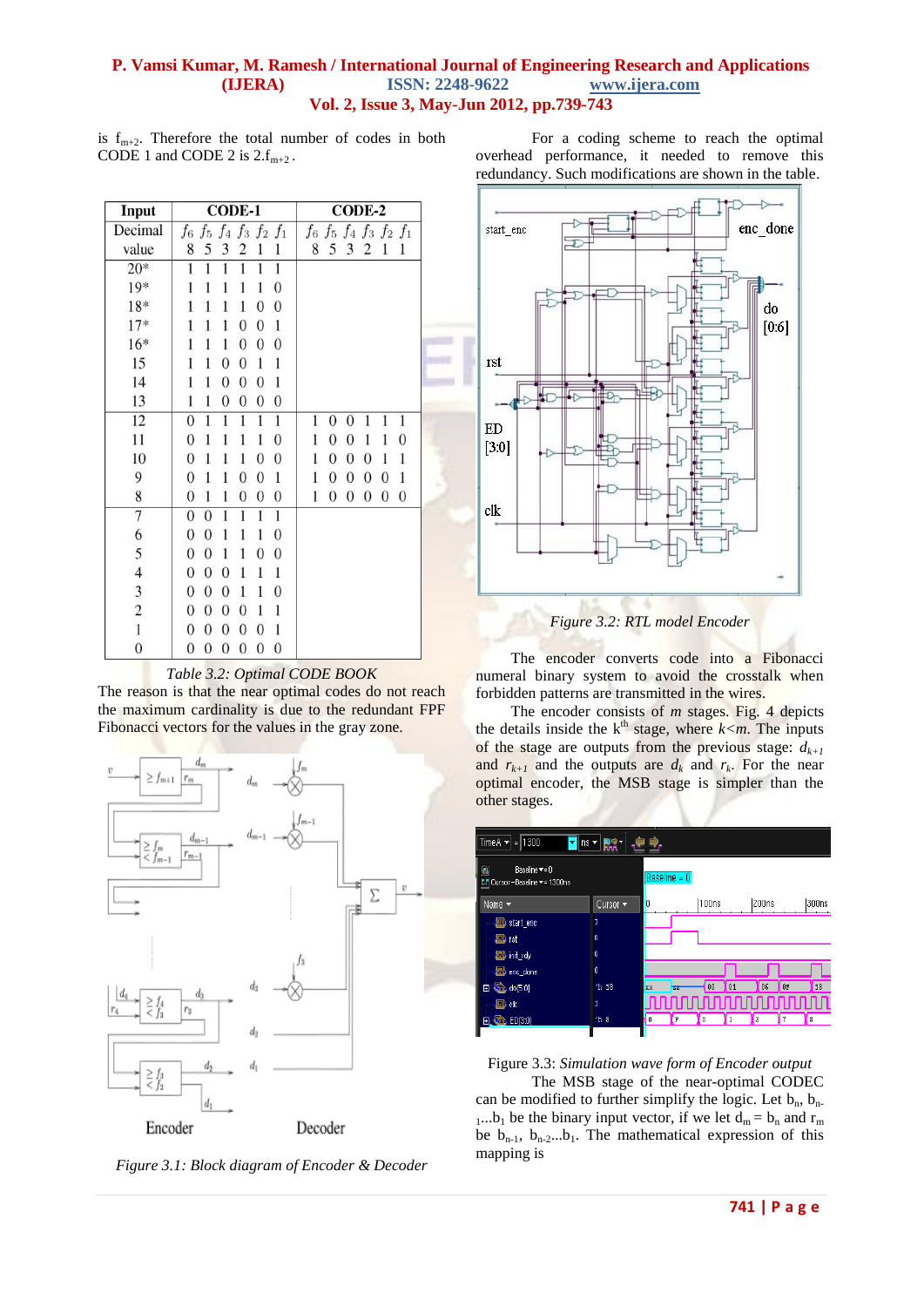$$
v = b_n \cdot 2^{n-1} + \sum_{k=1}^{m-1} d_k \cdot f_k
$$

Crosstalk avoidance codes are shown to be able to reduce the inter-wire crosstalk and therefore boost the maximum speed on the data bus.



*Figure 3.4: RTL model Decoder*

They have the advantage of consuming less area overhead than shielding techniques. Even though several different types of codes have been proposed in the past few years, no mapping scheme was given which facilitates the CODEC implementation. Compounded by the nonlinear nature of the CAC, the lack of a solution to the systematic construction of the CODEC has hampered the wide use of CAC in practice



*3.5 Simulation wave form of decoder output*

The output of the decoder 4 to 6 bit at the stage the receiver the leakage and switching power of the register transfer logic of the area report and the timing report slack time and delay is calculated. And the power report shown that the Fibonacci decoder is more power consumed when compared to optimal encoder.



|     |        |                   |          | Area Report          |            |           |             |  |
|-----|--------|-------------------|----------|----------------------|------------|-----------|-------------|--|
|     | Cells  | Cell              | Net Area |                      | Total      |           | Wire load   |  |
|     |        | Area              |          |                      |            |           |             |  |
| Fen | 128    | 730.00            |          | 80891.45             | 81621.29   |           | 5k          |  |
|     |        |                   |          |                      |            |           |             |  |
| Oen | 80     | 452.00            |          | 51286.00             | 51738.14   |           | 5k          |  |
| Fde | 93     | 548.00            |          | 89642.00             | 90190.00   |           | 5k          |  |
|     |        |                   |          |                      |            |           |             |  |
| Ode | 56     | 362.00            |          | 54880.48             | 55242.48   |           | 5k          |  |
|     |        |                   |          | <b>Power Report</b>  |            |           |             |  |
|     | Leak   | <b>Internal</b>   |          | Net                  |            |           | Switch      |  |
|     | pwr    | (nW)              |          |                      | power(nW)  | power(nW) |             |  |
| Fen | 16.35  | 10435745.7        |          | 2564481.25           |            |           | 13000226.95 |  |
| Oen | 10.07  | 6881190.47        |          | 1677168.75           |            |           | 8558359.22  |  |
| Fde | 9.72   | 3314409.88        |          |                      | 1306975.08 |           | 4621384.88  |  |
| Oen | 7.13   | 3878412.51        |          |                      | 1247250.00 |           | 5125662.51  |  |
|     |        |                   |          | <b>Timing Report</b> |            |           |             |  |
|     |        | Capture clock(Ps) |          | <b>Slack</b>         |            | Delay(Ps) |             |  |
|     |        |                   |          | time(Ps)             |            |           |             |  |
| Fen | 20,000 |                   |          | 16695                |            |           | 3305        |  |
| Oen |        | 20,000            |          | 16779                |            | 3221      |             |  |
| Fde |        | 20,000            |          | 15128                |            |           | 4872        |  |
| Ode | 20,000 |                   |          | 15524                |            |           | 4476        |  |

And the floor planning of the encoder and the decoder layout designs in cadence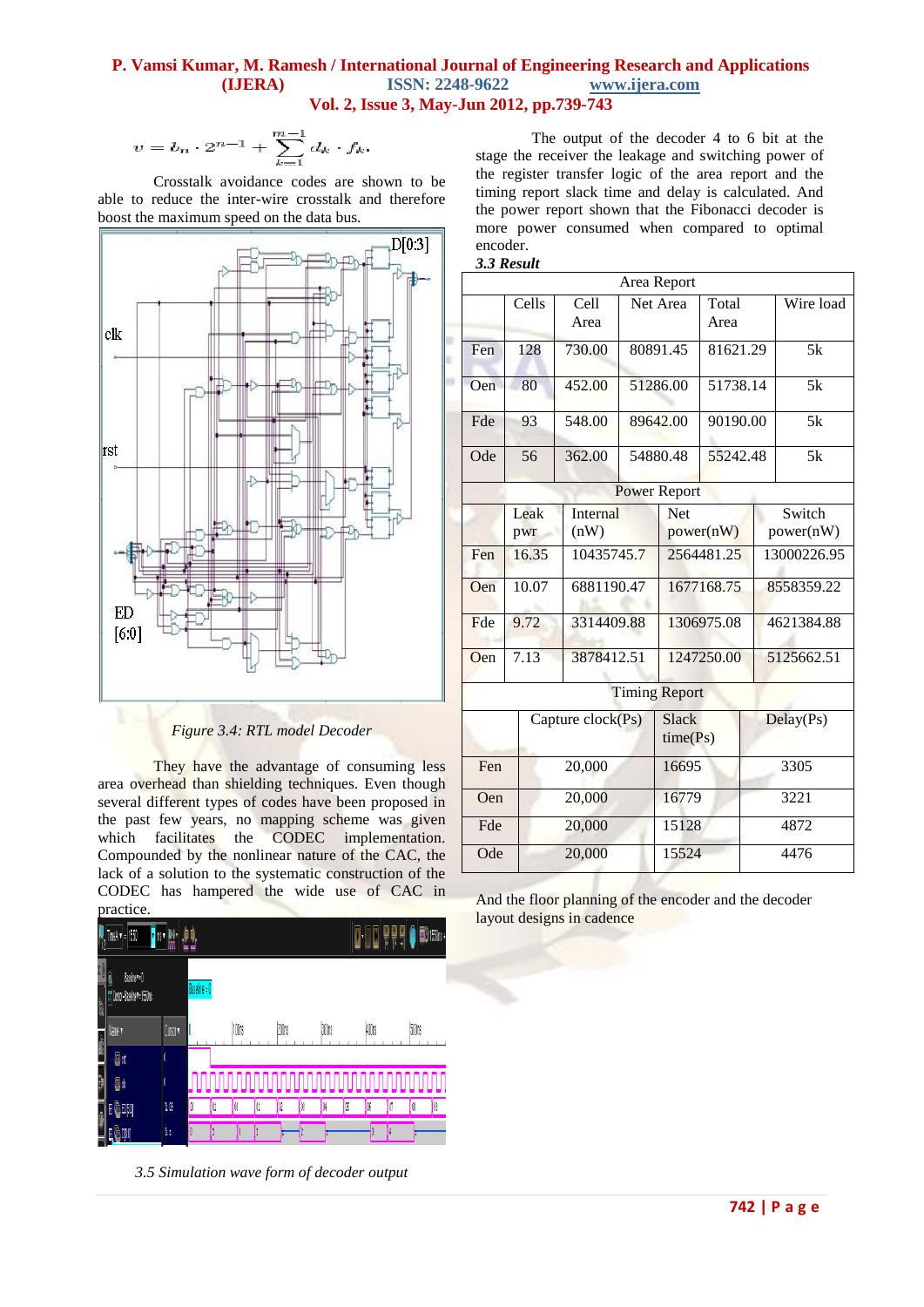

*3.6 Layout design of encoder output*

These processes are similar at a high level, but the actual details are very different. With the large sizes of modern designs, this operation is performed by [electronic design automation](http://en.wikipedia.org/wiki/Electronic_design_automation) (EDA) tools.

In all these contexts, the final result when placing and routing is finished is the *layout*, a geometric description of the location and rotation of each part, and the exact path of each wire connecting them.



*3.7 Layout design of decoder output*

**4. Conclusion**

The faults occurred in on chip applications can be avoided fully by the memory less CAC designs by using appropriate code words depend upon the applications. Crosstalk avoidance codes are shown to be able to reduce the inter wire crosstalk and therefore boost the maximum speed on the data bus by the advantage of consuming less area overhead than shielding techniques. Different types of codes have been proposed in the past few years, no mapping scheme was given which facilitates the CODEC implementation. This paper also discusses issues associated with CODEC implementations. The modification reduces the total gate count and improves the CODEC speed.

#### **5. Future scope**

Future work will include designing codes such that the coding circuitry can be implemented efficiently and exploring hybrid code designs. The latter would involve codec has eliminate crosstalk delay as well as reduce average power consumption, perform error detection or correction. Not only the delays but also the power losses will be reduced by using appropriate code words.

#### **6. References**

- [1] P. Sotiriadis and A. Chandrakasan, "Low power bus coding techniques considering inter wire 510. capacitance," in *Proc. IEEE-CICC* , 2000, pp.
- [2] K. Kim, K. Baek, N. Shanbhag, C. Liu, and S.-M. Kang, "Coupling drive n signal encoding scheme for low-power interface design," in *Proc. IEEE/ACM Int. Conf. Computer Aided Des.*, Nov. 2000, pp. 318–321.
- [3] M. Mutyam, "Preventing crosstalk delay using Fibonacci representation," in *Proc. Int. Conf. VLSI Des.*2004, pp. 685–688.
- [4] S. R. Sridhara, A. Ahmed, and N. R. Shanbhag "Area and energy efficient crosstalk avoidance codes, for on-chip busses," i n *Proc. ICCD* , 2004, pp.12–17.
- [5] C. Duan, A. Tirumala, and S. P. Khatri, "Analysis and avoidance of cross-talk in on-chip bus," i n *Proc.9thSympHighPerform. Interconnects (HOTI)*, 2001, pp.133–138.
- [6] B. Victor and K. Keutzer, "Bus encoding to prevent crosstalk delay," in *Proc. ICCAD* , 2001, pp. 57–63.
- [7] S. P. Khatri, "Cross-talk noise immune VLSI design using regular layout fabrics," Ph.D. dissertation, Dept. Elect. Eng. Computer Science, Univ. California Berkeley, 1999.
- [8] C. Duan and S. P. Khatri, "Exploiting crosstalk to speed up on-chip busses," i n *Proc. Conf. Des. Autom. Test Eur.* , 2004, pp. 778–783.
- [9] C. Duan, K. Gulati, and S. P. Khatri, "Memory based cross-talk canceling CODECs for on-chip busses," i n *Proc. ISCAS* , 2006, pp. 1119–1123.
- [10] B. Victor and K. Keutzer, "Bus encoding to

**743 | P a g e**